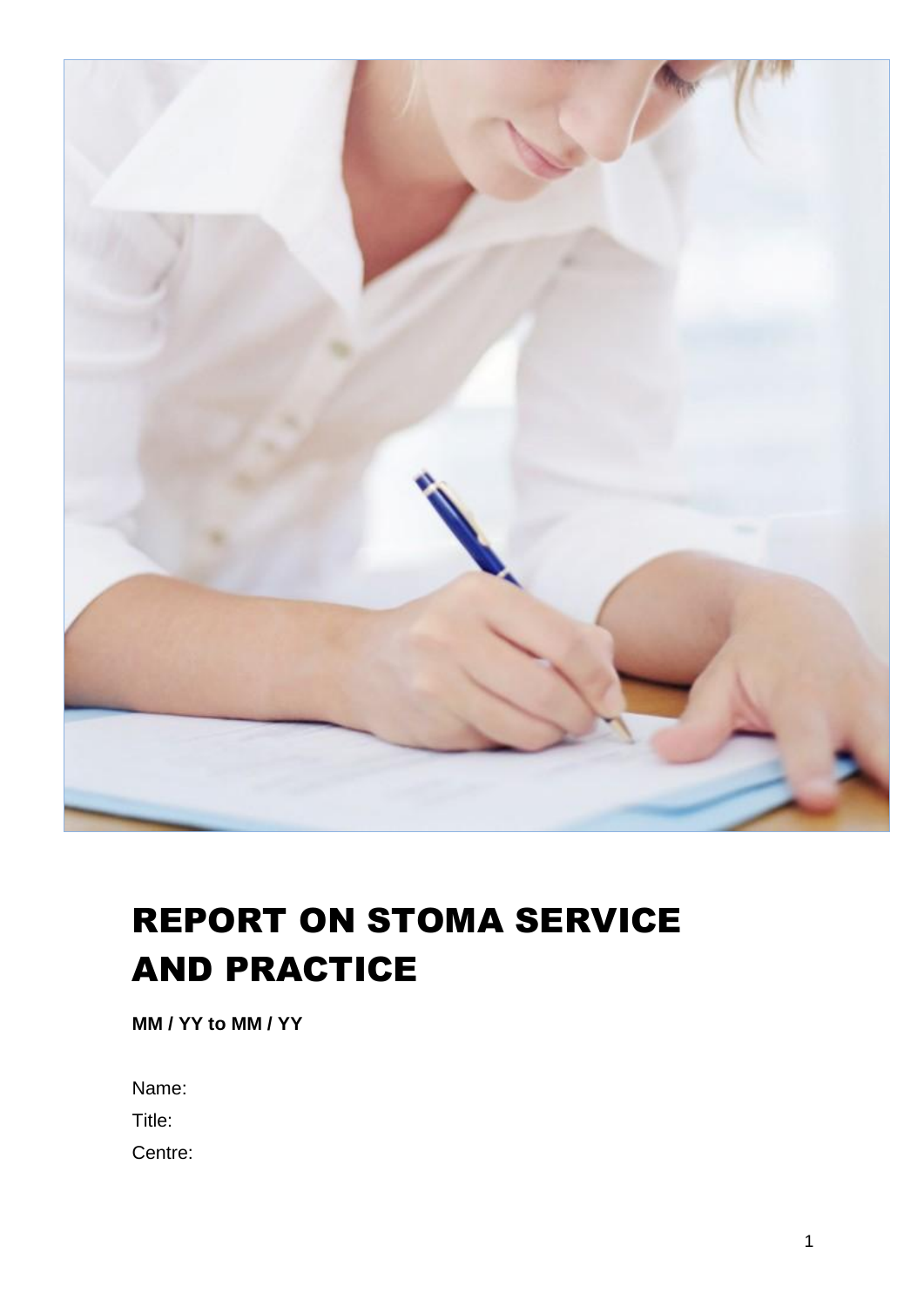## **Contents**

- 2.0 Aims of the Stoma Care Service
- 3.0 Clinical Activity
- 4.0 Cost Saving Measures
- 5.0 Education
- 6.0 Research and Audit
- 7.0 Achievements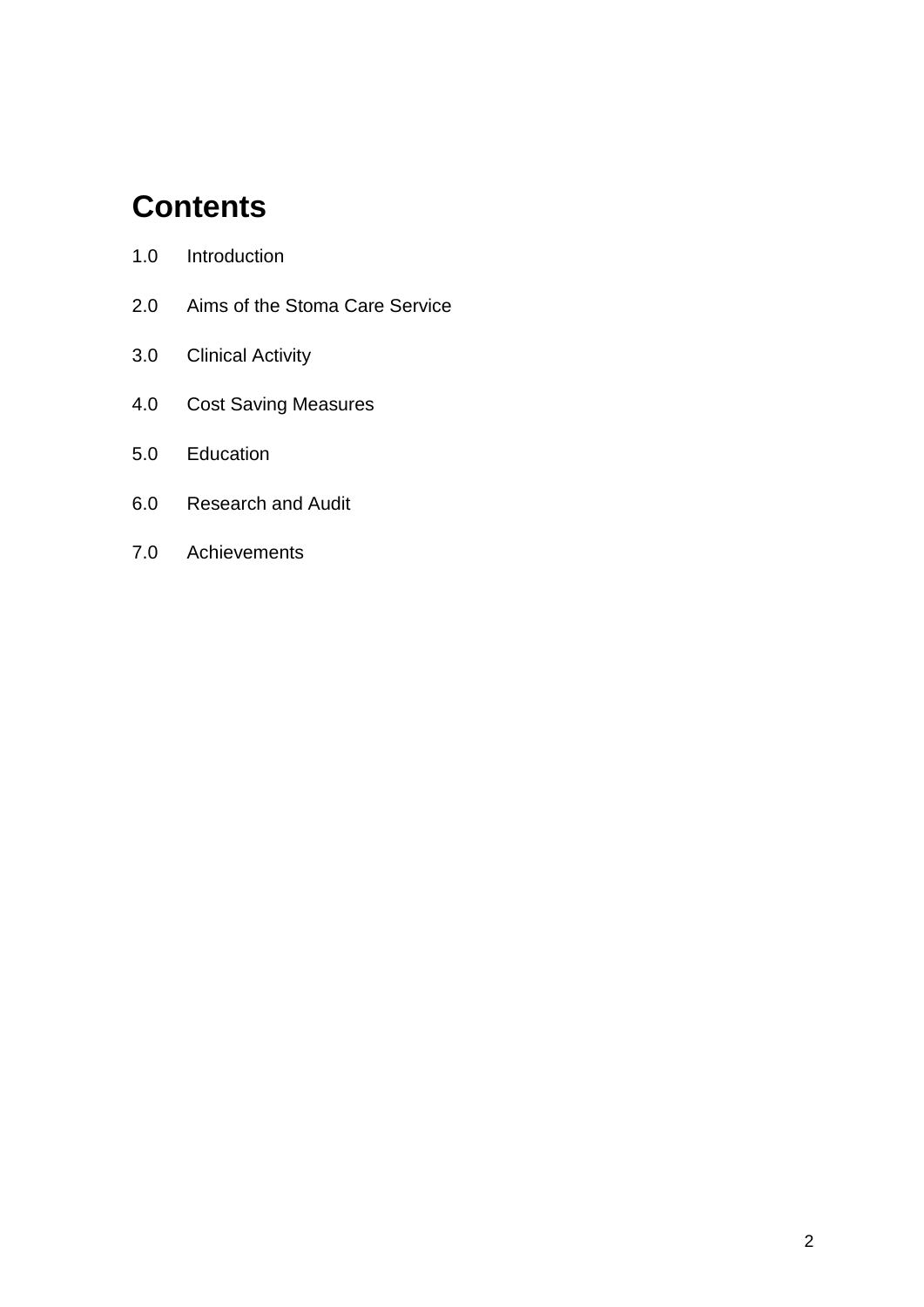## **1.0 INTRODUCTION**

The Stoma Care Department at the XXXXXXXXXX Hospital has been established since XXXX. Since its inception, the establishment of an evidenced based clinical patient centred service has been its primary focus.

This year our Annual report aims to give a brief focus on the strategies we have employed to provide cost effective quality services. We believe it is imperative to not only market our services but also to identify how our services are cost effective and efficient at meeting the needs of our local population; and support the Colorectal Team and Trust in achieving colorectal cancer and general waiting time standards.

## **2.0 AIMS OF THE STOMA CARE SERVICE**

- To support Surgical and Medical teams in the provision of inpatient and outpatient services to patients with colorectal disease requiring the formation of a stoma.
- To provide a cost effective, efficient, marketable service.
- To review services which assist the Trust to meet the 18 week waiting time standard, along side the cancer waiting time standards
- To provide specialist nursing input to achieve and maintain the highest possible standards of stoma care within the Trust and local community.
- To assist with raising the public awareness of bowel problems.
- To develop evidence to support stoma care practice.
- To contribute to nursing and multi professional research projects concerned with colorectal and stoma care nursing practice
- To act as expert role models and change agents.

## **3.0 CLINICAL ACTIVITY**

The stoma care nurse specialists have primary responsibility for both in-patient and community stoma care services. As part of this service they provide expert knowledge and support to patients undergoing stoma forming surgery in a variety of settings. The service provides pre operative counselling; in-patient care and follow up care in the community. In hospital each patient is given a learning pathway to achieve self-care and facilitate a timely discharge - this document supports the colorectal enhanced recovery pathway (E.R.P.). This also allows a uniform standard of education to be continued by the ward teams in the absence of the Stoma Care Nurse Specialist. Patient discharge is planned in conjunction with the medical and nursing teams, however at the present time; the final decision is within the remit of the Nurse Specialists. They are both also facilitating and supporting nurse lead discharge as part of the criteria led discharge programme within the Surgical Directorate.

The service receives referrals from other hospitals, GP's, District nurses and other allied health care professionals. They also provide a service for many other patients under different directorates such as, Medicine, Care of the Elderly, Out-Patients, ITU, A&E and Neo-Natal departments.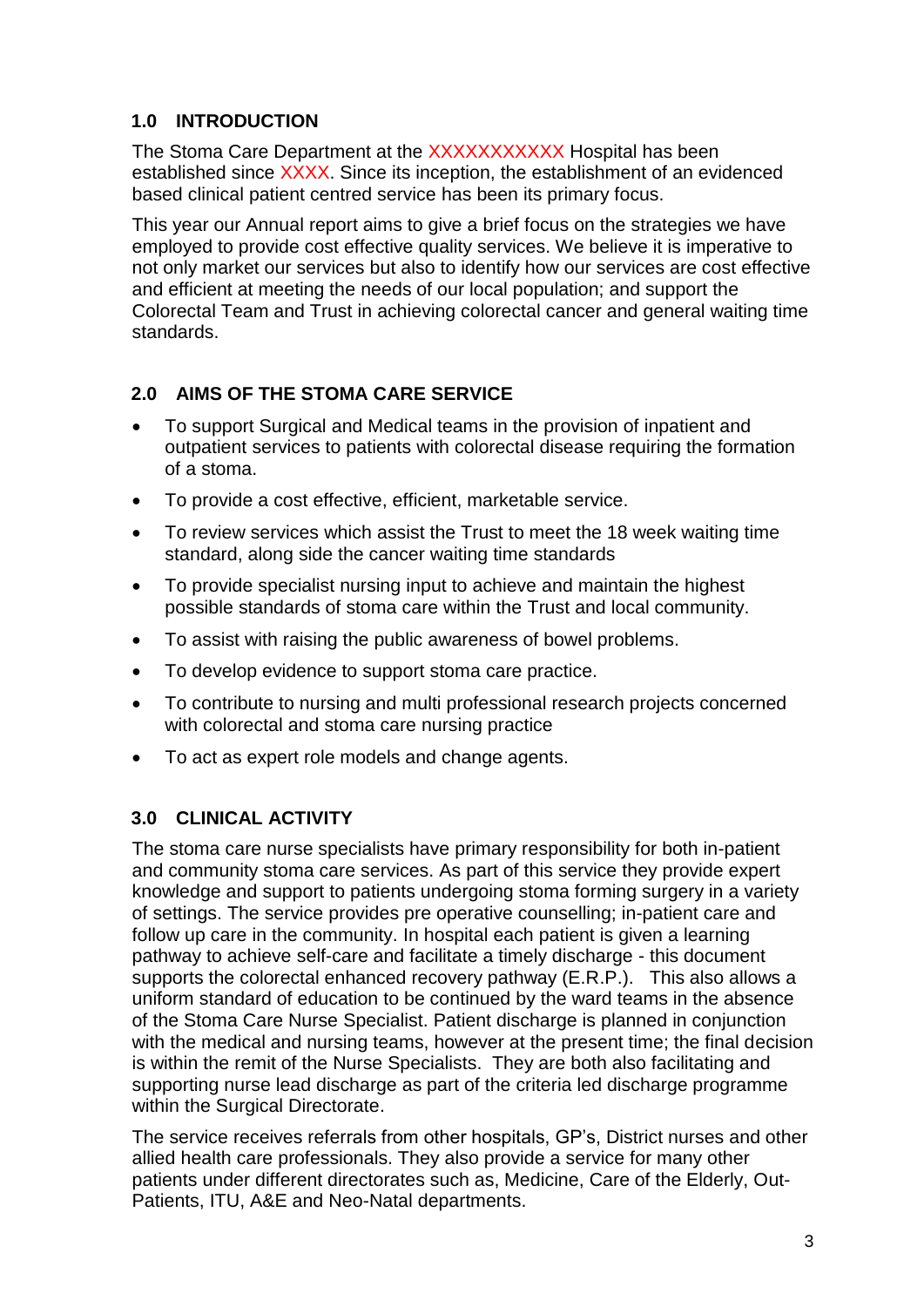All patients within the Trust catchment area are then followed up with a series of community visits by one or either Nurse Specialists, until rehabilitation is achieved. The number of visits has increased due to earlier discharge of patients on the E.R.P. These visits offer on-going support and advice, both physically and psychologically to the patient and their family. They also act as patient advocate and assist with the progress of the patient journey, especially with reference to adjuvant treatment and follow up care.

One of the Nurse Specialists is available to attend the colorectal/oncology outpatient clinics, which are held on Mondays, Thursday pm and Friday am, to assess all existing patients and to ensure early referral for all patients presenting with disease which may require a stoma. XXXXXXX XXXXX is a core member of the MDT, and attends the weekly Colorectal MDT on a Wednesday am. to offer a team approach to the management of care for patients with colorectal cancer.

Patients for planned procedures are seen pre-operatively to offer information, support and counselling with regard to their diagnosis and planned treatment, allowing for informed consent. Patients for planned procedures are always pre sited for their stoma position by the Stoma Care Specialists prior to surgery. Patients with inflammatory bowel disease are referred to the stoma care service to offer information regarding the surgical options for the management of their disease.

Support for patients is available from diagnosis through to survivorship. The stoma care service has an open access policy for existing stoma patients. They receive advice over the telephone or can be seen in the stoma/colorectal follow up clinic or at home. Established patients who develop problems are also encouraged to self refer back to a Nurse led Stoma Care assessment clinic. A three-day standard is offered to accommodate for Friday referrals. The aim of this visit is to diagnose problems/complications and prescribe treatment. The presenting problems may include sore skin, para-stomal herniation, stomal prolapse and symptoms indicative of recurrent disease. Following our assessment, an urgent appointment can be booked for the patient to be seen in the next joint consultant clinic if deemed necessary. This allows for efficient and timely treatment for Stoma patients with colorectal disease.

As members of the Colorectal team we act as clinical advisers and a resource for all healthcare professionals and carers. Through the development of multiprofessional care protocols – supported with a programme of education including competency assessment – we have been successful in standardising care and strengthening working relationships across the hospital and community interface.

Close liaison with other Nurse Specialists within the Trust provides not only an effective and efficient referral system facilitating joint consultation, but also a forum for debate and development of projects of particular interest. E.g. the early post operative feeding of patients following major abdominal intervention, acute pain management and the palliative care needs of the terminally ill patient.

The stoma care nurse specialists take the lead for the nursing management of Laparostomy abdomens. This is where the abdominal cavity is left open and bowel remains exposed. They also lead the management of intestinal Failure/High output stomas, which is a serious condition and potentially life threatening.

If unrecognised and ill managed this condition may lead to the need for expensive intervention.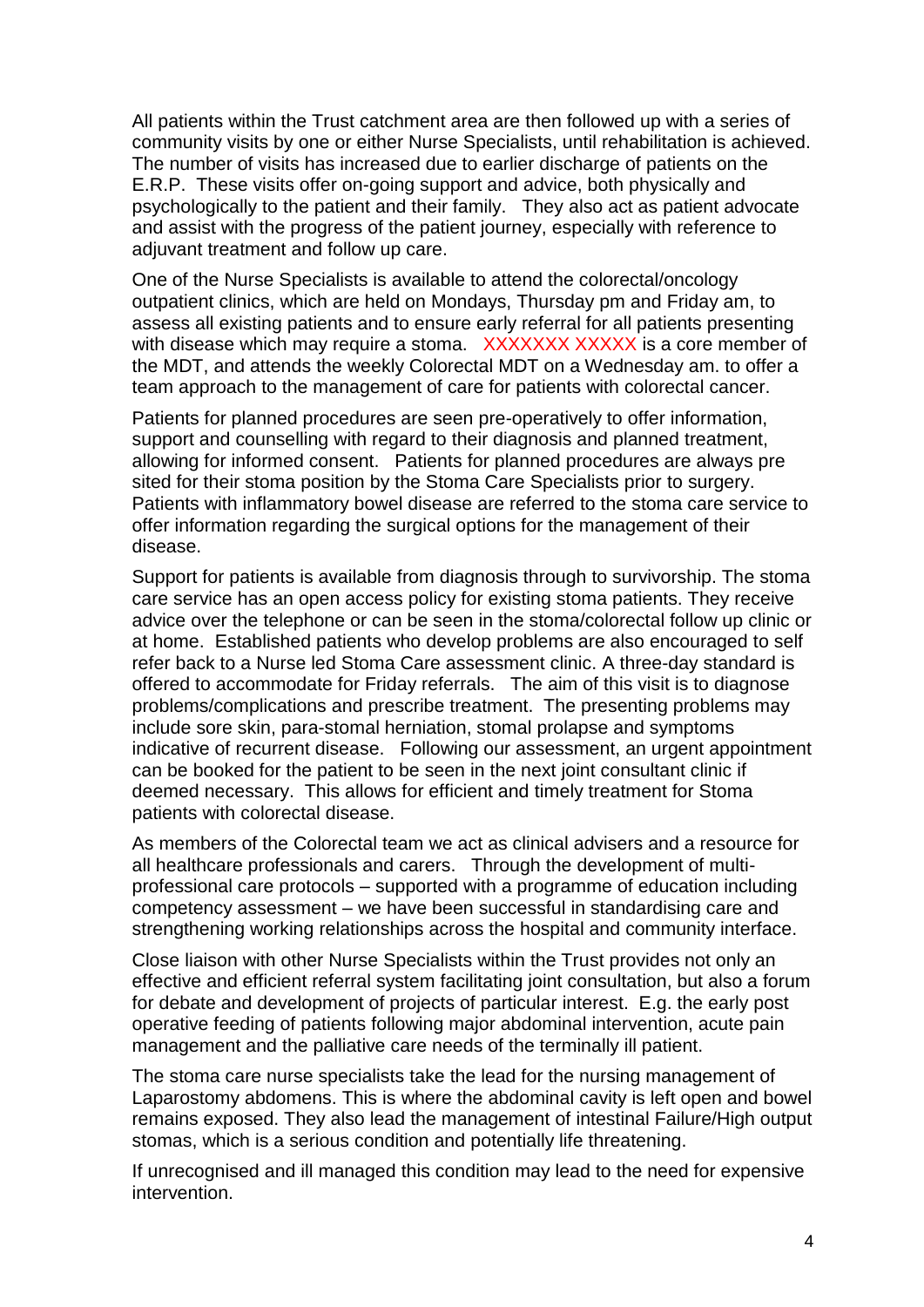In the recent Department of Health document *High Impact Actions for Stoma Care' 2010 (3.1) The* West Middlesex Stoma Care guide for staff on management of high output stomas is recognised as a good practice example.

In line with government initiatives 'a first class service' and the Clinical Governance strategy, which plans to reduce the inequalities in health care, this department has been involved in a provisional national base line Stoma Care audit, with benchmarking of the service provided. This work was originally commercially sponsored but has now been picked up by the RCN Gastroenterology and Stoma Care forum for further development.

Comprehensive records for all patients requiring the stoma care service within the Trust are maintained and kept in a format that enables data to be easily accessed for reports, contractual information to Coloplast the sponsoring company (4.0) and audit /research purposes.

We have a well-established Stoma support group, which has been in existence for some XX years. The aim of this group is to enable people in similar situations to draw strength through sharing experiences with one another and allow regular additional access to the Specialist Stoma Care Team. The group meets quarterly with an annual outing in the summer. These meetings are held at XXX XXXXXXXXXXX XXXXXXXXXXXX. The committee is made up from a selection of patients and health professionals both current and retired. This allows the group to be readily accessible and responsive to meet the needs of it members. Their effectiveness is demonstrated by a continued growth of membership. The group is inexpensive to run and is self-funding.

The Stoma Care Team organise coffee mornings which are sponsored by appliance manufactures as a means for keeping patients informed about the latest stoma care products and allows discussion around this subject with the nurse specialists.

They are both employed for XX hours per week; with XXXXXXXX XXXXX working daily around the school hours with one longer day per week and XXXXXXXX XXXXX working Monday – Thursday.

XXXXXXXX and XXXXXXXX provide service cover in the absence of each other for annual leave, study leave and sickness.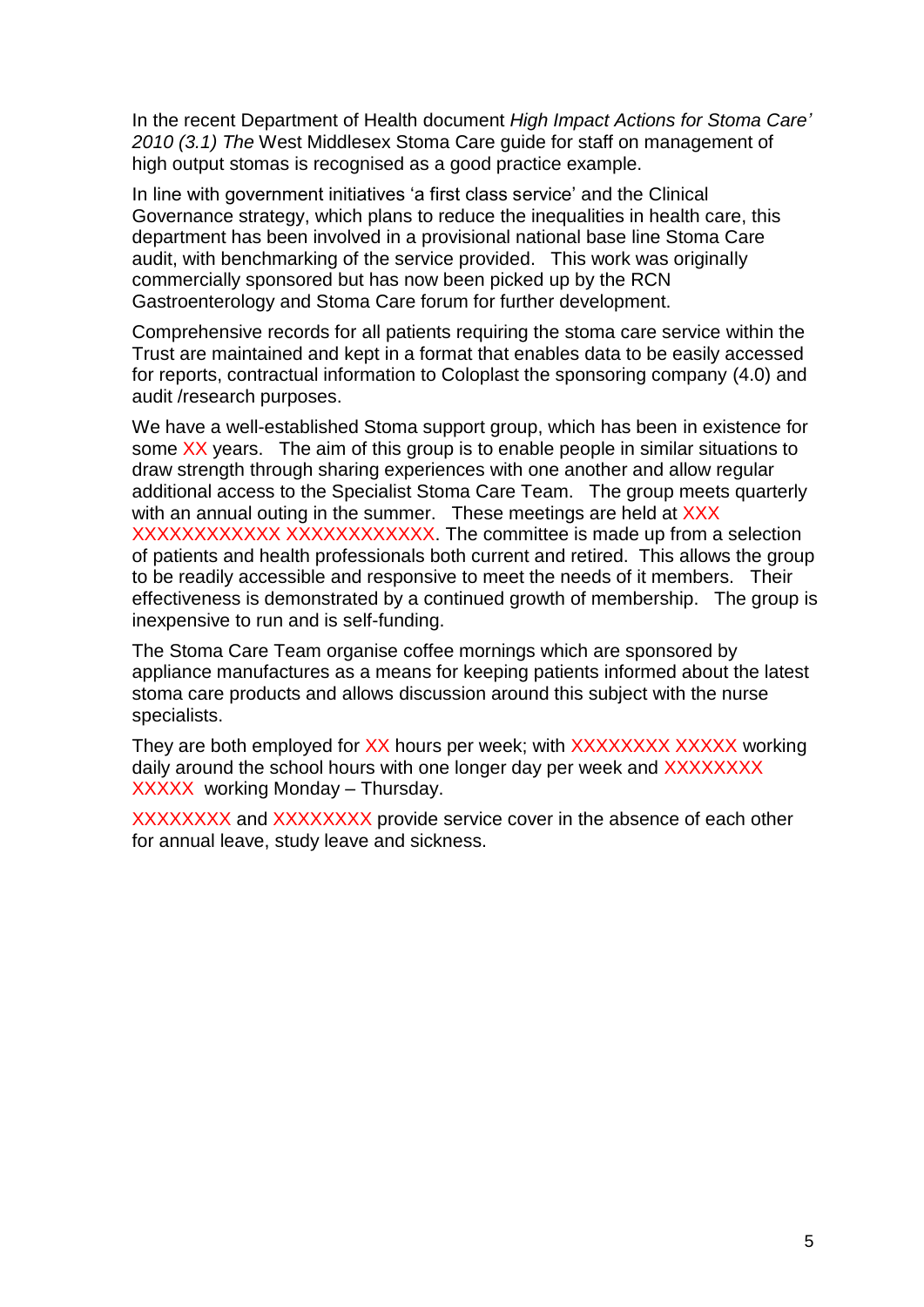#### **XXXXXXXXXXXXXXXXX – Lead Nurse Specialist Stoma Care.**

Mention any initiatives with assisting innovation of Stoma Care applicances with manufacturing companies.

Hernia Support Clinics?

Department management and teaching roles

Open Day events

#### **4.0 Cost Saving Measures**

**Figure 1**

#### **Free Stationary:**

Pens, Post it Notes. Diaries, Patient records, Printer Ink, Photo Paper

#### **Free Phone Calls:**

All Stoma Companies provide an 0800 number service

This service is used for all Home Delivery, Stock and Sample Requests

#### **Free Stock:**

Stoma Pouches, Accessories, Wash Bags, Wipes, Disposable Bags, Scissors, Cutting templates

#### **Free Printing:**

Mailing Lists, Invites for Support Group Meetings, Service Information Leaflets, Business Cards

#### **Free Postage:**

Pre paid Envelopes and stamps

#### **Free Patient Education Leaflets and DVD's:**

Stoma Booklets/CD's/DVD's, Dietary leaflets, Travel Information, Clothing Information, Stoma Complication information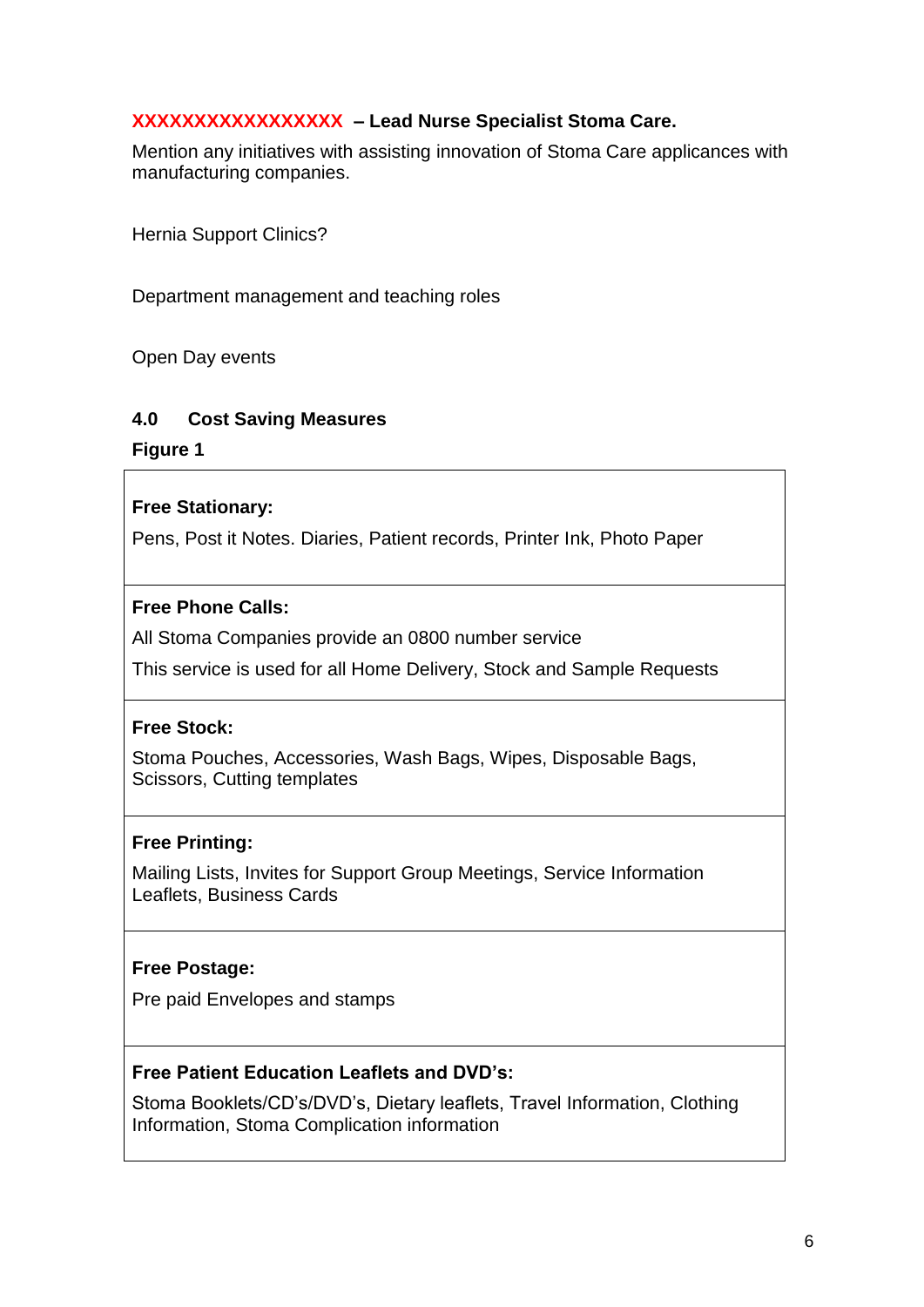#### **Funding Events:**

Patients support Group meetings, Study Days, Link Nurse Meetings, and Health Awareness Events

We endeavour to use supplies, stationary and services provided free of charge by the commercial companies producing stoma care products. The range of cost saving services are outlined in Figure 1. It is not possible to quantify the exact savings incurred from these practices.

The Nurse Specialists are jointly responsible for the ordering and monitoring of the Stoma Care appliances available to the trust. Initially all products were purchased by the Trust, on a non-stock basis, however over the years XXXXXXXX has negotiated with all of the appliance manufactures that appliances are supplied free of charge. This has an annual cost saving implication of between  $E$  XXXXXX -  $E$ XXXXXX . In return she is often called upon by appliance manufactures to offer her expert knowledge in the development of their products and services and occasionally to update and educate their sales force.

The Stoma Care Department is Sponsored By Coloplast Limited to the sum of £XXXXXX plus on costs. XXXXXXXX has a lead in the planning and negotiation for the sponsorship contract of the Stoma Care Department.

#### **The Stoma Care Department sponsored study days**

#### **5.0 Education**

The Nurse Specialists have both formal and informal programmes of education for all disciplines within the healthcare team. Teaching within the trust has targeted nurses, medical staff, students, dieticians, pharmacy staff and physiotherapists. In the community district nurses with increasing workload, often find it difficult to update their existing knowledge and skills. They have welcomed input from the Specialist Nurse's, as they too are involved with patients requiring protracted and complicated stoma care/ fistula management. Nursing staff and carers based in residential/ nursing homes have also been updated to ensure that care received is standardised and uniform regardless of the patients' ultimate care setting.

Nursing and medical students are encouraged to either spend one day of their allocation, shadowing the Stoma Nurse Specialist or to observe practice within a ward setting. This is not only to understand the role of the Nurse Specialist, but also to gain greater insight into the complex needs of patients requiring Stoma Surgery.

The teaching of patients and families in preparation for discharge home enables a level of independent care to be achieved that is both safe and appropriate. These programmes of individual teaching mostly begins pre- operatively and continues until the individual involved feels confident and comfortable with their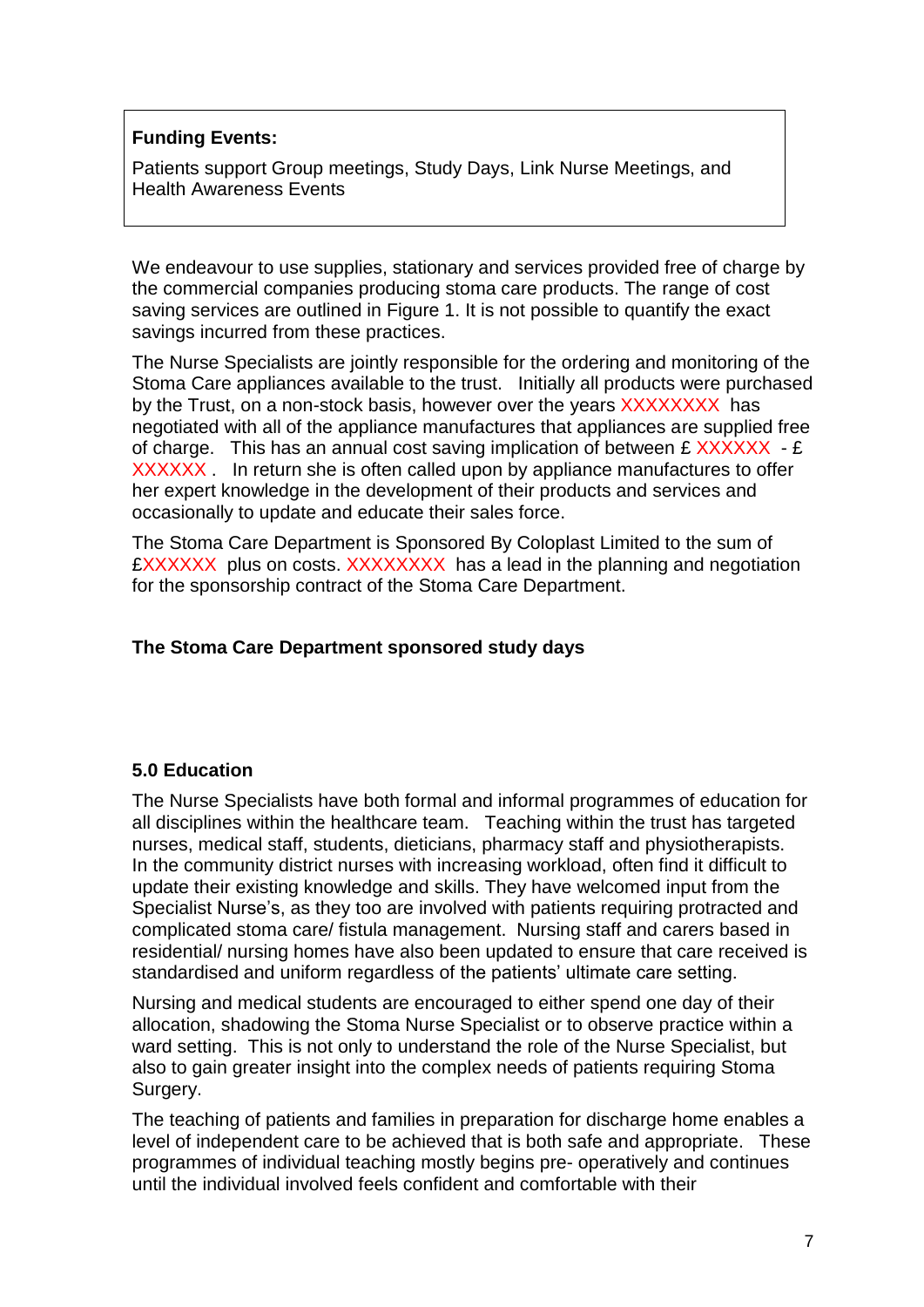management. All education is supported with written guidelines in a format suitable for patients to understand.

We have an established Stoma Care link nurse programme, which is dynamic and supportive, in line with the nursing philosophy of the Trust. It must be noted that one to one teaching is a major component of the role: It is a continuous, ongoing process challenging and consolidating nursing practice.

#### **Succession Planning**

#### **6.0 Research and audit**

There is scope for nursing research and audit both locally and at a national level. Critical analysis of results enables current practice to be questioned and thus improvements in quality of patient care to be achieved.

This department has been involved in a project that examined bowel preparation and nutrition in patients undergoing large bowel surgery. It was designed to look at the pre and postoperative management of this group of patients so that early feeding could be offered to prevent a compromised nutritional status.

In XXXX the department carried out an audit looking at the quality of stoma fashioning carried out within the trust. We demonstrated that from the results it was possible to ascertain whether there was a discrepancy in practice between specialist verse non specialist practices and/or see whether the grade and training of the surgeon caring out the procedure, influences the patient outcome. All postoperative stomas were photographed, with patient consent, to monitor problems or complications with stoma fashioning. This work was presented to our medical colleagues, and demonstrated the financial implications of problem stomas on the health service budget and the implications on patient's quality of life. If influenced a change in education and practice in our medical teams. It is the intention of the Nurse Specialist to repeat this work as there has been a change in staff over this period of time.